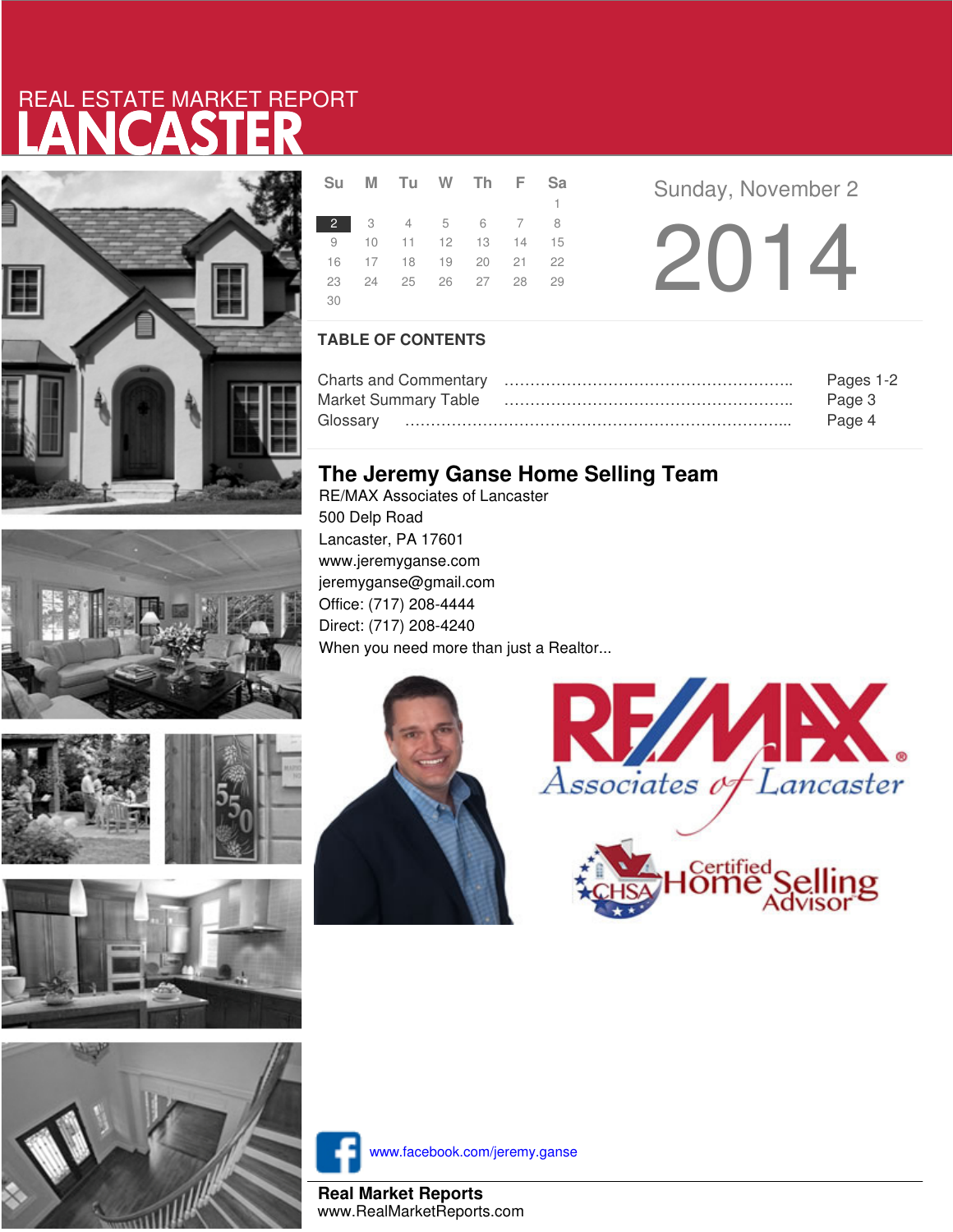

Sunday, November 2, 2014

## The Jeremy Ganse Home Selling Team

jeremyganse@gmail.com RE/MAX Associates of Lancaster Office: (717) 208-4444

at the real estate market. Currently there are 687 sales pending in the market overall, leaving 2524 listings still for sale. The resulting pending ratio is 21.4% (687 divided by 3,211). So you might be asking yourself, that's great... but what exactly does it mean? I'm glad you asked! *Let's take a look*

The pending ratio indicates the supply & demand of the market. Specifically, a high ratio means that listings are in demand and quickly going to contract. Alternatively, a low ratio means there are not enough qualified buyers for the existing supply.

**"Current inventory is described as mildly active."**

Taking a closer look, we notice that the \$100K - \$150K price range has a relatively large number of contracts pending sale.

We also notice that the \$150K - \$200K price range has a relatively large inventory of properties for sale at 476 listings. The average list price (or asking price) for all properties in this market is \$247,036.





A total of 2700 contracts have closed in the last 6 months with an average sold price of \$200,265. Breaking it down, we notice that the \$150K - \$200K price range contains the highest number of sold listings.

Alternatively, a total of 1873 listings have failed to sell in that same period of time. Listings may fail to sell for many reasons such as being priced too high, having been inadequately marketed, the property was in poor condition, or perhaps the owner had second thoughts about selling at this particular time. The \$150K - \$200K price range has the highest number of off-market listings at 366 properties.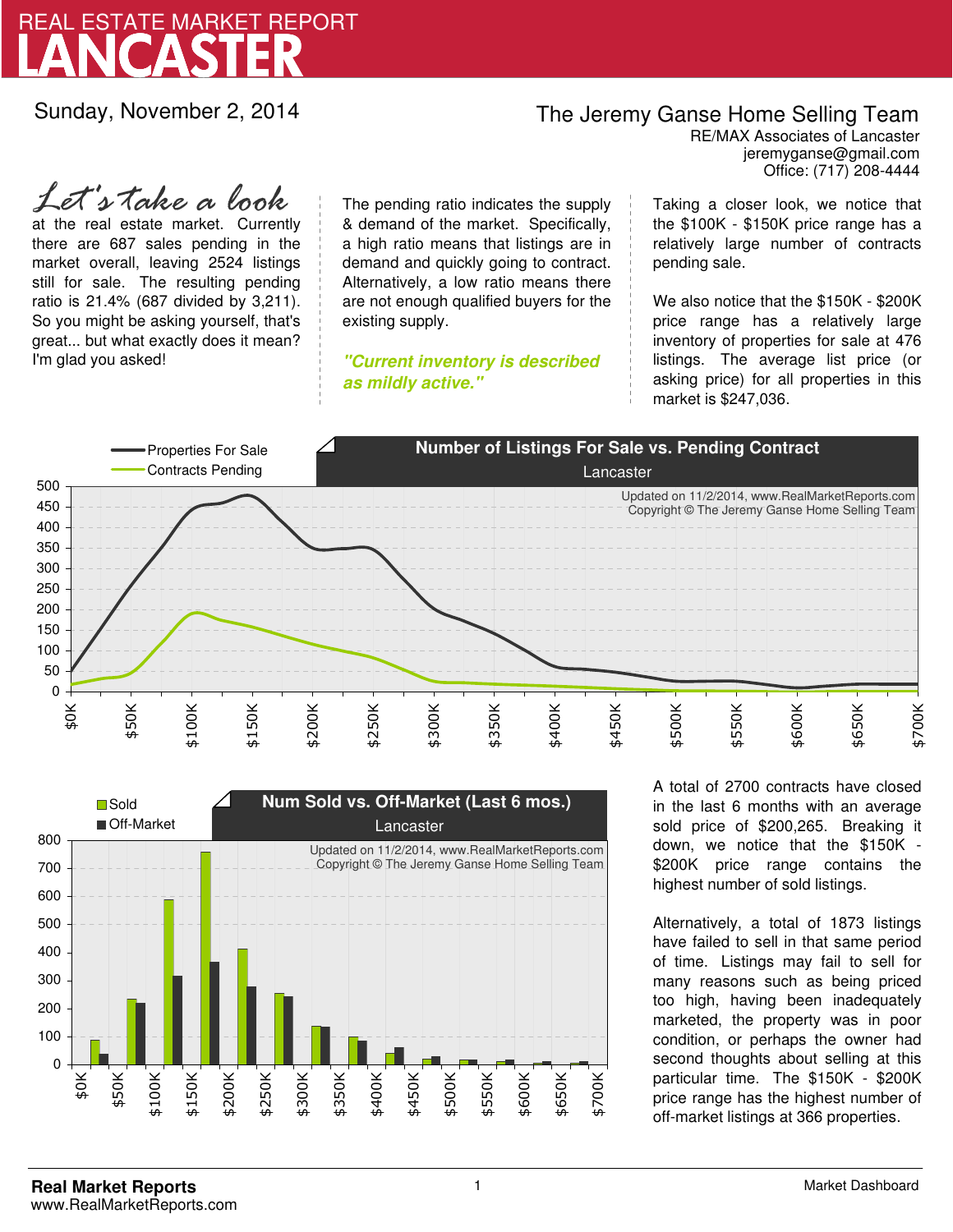# LANCASTER REAL ESTATE MARKET REPORT

Sunday, November 2, 2014

## The Jeremy Ganse Home Selling Team

jeremyganse@gmail.com RE/MAX Associates of Lancaster Office: (717) 208-4444

Looking at the chart to the right, you might be wondering why average days on market (DOM) is important. This is a useful measurement because it can help us to determine whether we are in a buyer's market (indicated by high DOM), or a seller's market (indicated by low DOM). Active listings (properties for sale) have been on the market for an average of 160 days.

Analysis of sold properties for the last six months reveals an average sold price of \$200,265 and 63 days on market. Notice that properties in the \$550K - \$600K price range have sold quickest over the last six months.

The recent history of sales can be seen in the two charts below. The average sold price for the last 30 days was \$192,690 with an average DOM of 59 days.

Since the recent DOM is less than the average DOM for the last 6 months, it is a positive indicator for demand. It is always important to realize that real estate markets can fluctuate due to many factors, including shifting interest rates, the economy, or seasonal changes.



### **"The average list-to-sales ratio for this area is 97.2%."**

Ratios are simple ways to express the difference between two values such as list price and sold price. In our case, we typically use the list-to-sale ratio to determine the percentage of the final list price that the buyer ultimately paid. It is a very common method to help buyers decide how much to offer on a property.

Analysis of the absorption rate indicates an inventory of 5.6 months based on the last 6 months of sales. This estimate is often used to determine how long it would take to sell off the current inventory of properties if all conditions remained the same. It is significant to mention that this estimate does not take into consideration any additional properties that will come onto the market in the future.



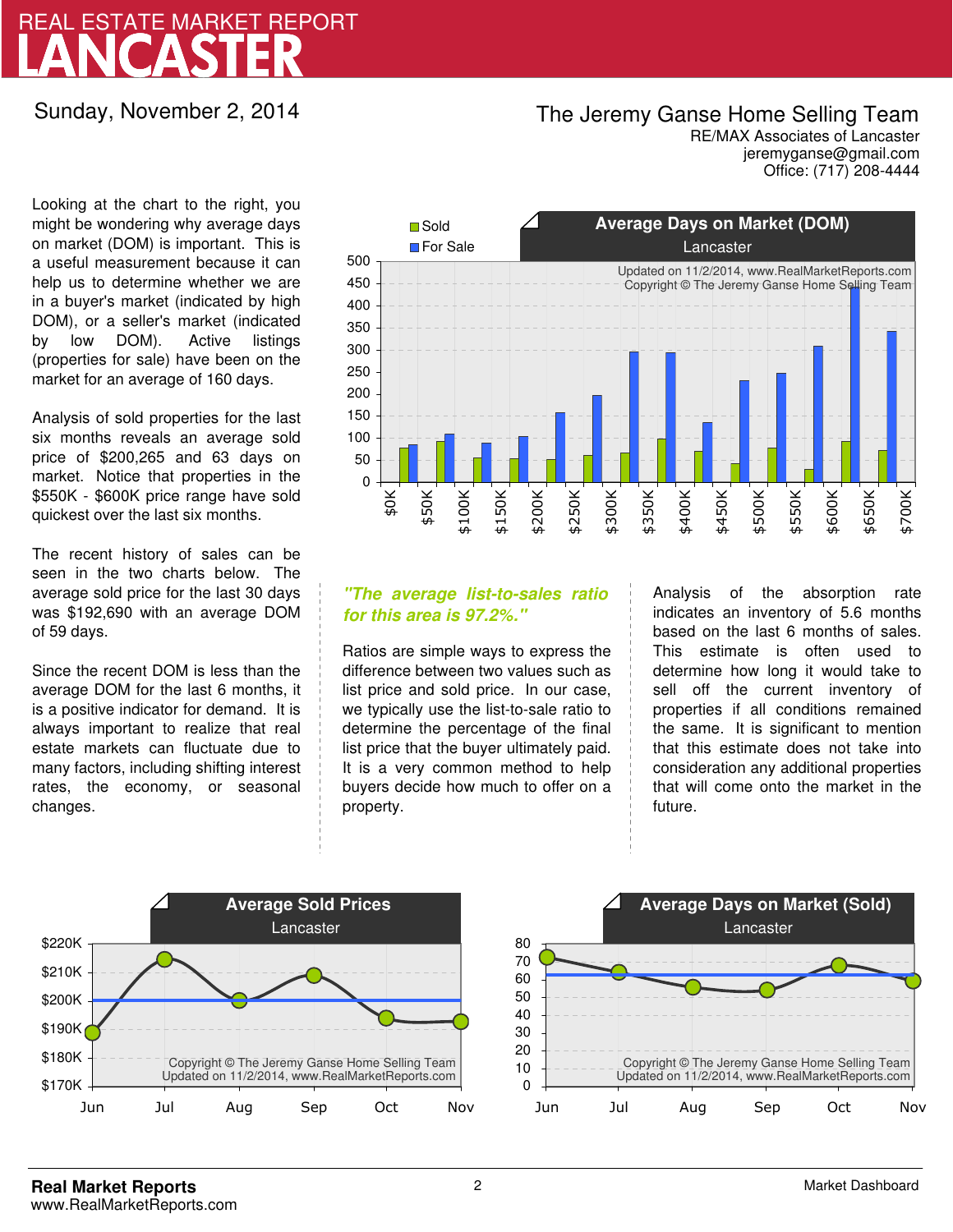# LANCASTER REAL ESTATE MARKET REPORT

Sunday, November 2, 2014

# The Jeremy Ganse Home Selling Team

jeremyganse@gmail.com RE/MAX Associates of Lancaster Office: (717) 208-4444

|                                    | <b>Contracts Pending [2]</b> |                         |            |                   |                  | Off-Market in the Last 6 Months [3] |              |                |            |                   | <b>Absorption Rate</b> |                   |  |              |      |
|------------------------------------|------------------------------|-------------------------|------------|-------------------|------------------|-------------------------------------|--------------|----------------|------------|-------------------|------------------------|-------------------|--|--------------|------|
|                                    |                              | For Sale <sup>[1]</sup> |            |                   |                  | Sold in the Last 6 Months [4]       |              |                |            |                   |                        |                   |  |              |      |
|                                    | <b>Price Range</b>           | <b>Total</b>            | Avg        | Avg               | Total            | Pending                             | <b>Total</b> | <b>Total</b>   | Avg        | Avg Orig          | Avg                    | Avg               |  | List to      | Mos. |
| Min.                               | Max.                         | <b>Num</b>              | <b>DOM</b> | <b>List Price</b> | <b>Num</b>       | Ratio                               | <b>Num</b>   | <b>Num</b>     | <b>DOM</b> | <b>List Price</b> | <b>List Price</b>      | <b>Sold Price</b> |  | <b>Sales</b> |      |
| \$0                                | \$49,999                     | 49                      | 85         | \$37,963          | 18               | 26.9%                               | 38           | 88             | 79         |                   | \$40,686               | \$35,406          |  | 87.0%        | 3.3  |
| \$50,000                           | \$99,999                     | 258                     | 109        | \$80,129          | 46               | 15.1%                               | 221          | 234            | 94         |                   | \$83,935               | \$79,573          |  | 94.8%        | 6.6  |
| \$100,000                          | \$149,999                    | 442                     | 89         | \$129,987         | 190              | 30.1%                               | 318          | 589            | 56         |                   | \$132,080              | \$128,224         |  | 97.1%        | 4.5  |
| \$150,000                          | \$199,999                    | 476                     | 105        | \$178,151         | 158              | 24.9%                               | 366          | 758            | 54         |                   | \$176,804              | \$173,568         |  | 98.2%        | 3.8  |
| \$200,000                          | \$249,999                    | 350                     | 158        | \$227,738         | 116              | 24.9%                               | 279          | 414            | 53         |                   | \$226,969              | \$222,913         |  | 98.2%        | 5.1  |
| \$250,000                          | \$299,999                    | 346                     | 197        | \$275,707         | 83               | 19.3%                               | 243          | 255            | 62         | Ξ                 | \$277,957              | \$272,172         |  | 97.9%        | 8.1  |
| \$300,000                          | \$349,999                    | 203                     | 295        | \$328,393         | 26               | 11.4%                               | 134          | 138            | 67         |                   | \$330,985              | \$322,989         |  | 97.6%        | 8.8  |
| \$350,000                          | \$399,999                    | 142                     | 294        | \$375,267         | 19               | 11.8%                               | 85           | 100            | 99         |                   | \$384,283              | \$372,225         |  | 96.9%        | 8.5  |
| \$400,000                          | \$449,999                    | 62                      | 135        | \$427,606         | 14               | 18.4%                               | 63           | 42             | 70         |                   | \$432,926              | \$420,361         |  | 97.1%        | 8.9  |
| \$450,000                          | \$499,999                    | 48                      | 231        | \$478,472         | $\boldsymbol{8}$ | 14.3%                               | 30           | 22             | 42         |                   | \$493,342              | \$479,592         |  | 97.2%        | 13.1 |
| \$500,000                          | \$549,999                    | 26                      | 247        | \$530,300         | 3                | 10.3%                               | 19           | 18             | 78         |                   | \$537,375              | \$518,313         |  | 96.5%        | 8.7  |
| \$550,000                          | \$599,999                    | 26                      | 309        | \$582,081         | $\overline{2}$   | 7.1%                                | 18           | 11             | 30         |                   | \$595,873              | \$565,582         |  | 94.9%        | 14.2 |
| \$600,000                          | \$649,999                    | 10                      | 444        | \$621,860         | 0                | 0.0%                                | 11           | $\overline{7}$ | 93         |                   | \$664,786              | \$623,429         |  | 93.8%        | 8.6  |
| \$650,000                          | \$699,999                    | 19                      | 343        | \$687,284         | $\overline{c}$   | 9.5%                                | 12           | $\overline{7}$ | 72         |                   | \$701,043              | \$681,412         |  | 97.2%        | 16.3 |
| \$700,000                          | $\ddot{}$                    | 67                      | 193        | \$985,076         | $\overline{c}$   | 2.9%                                | 36           | 17             | 165        | ٠                 | \$1,016,046            | \$912,641         |  | 89.8%        | 23.6 |
| <b>Market Summary &gt;&gt;&gt;</b> |                              | 2,524                   | 160        | \$247,036         | 687              | 21.4%                               | 1,873        | 2,700          | 63         |                   | \$205,955              | \$200,265         |  | 97.2%        | 5.6  |

Status = [1] A; [2] P; [3] E, L, W; [4] C

County = Lancaster

1

Property Type = Residential/Farm

Date Range = 05/04/2014 to 11/02/2014 control 11/02/2014